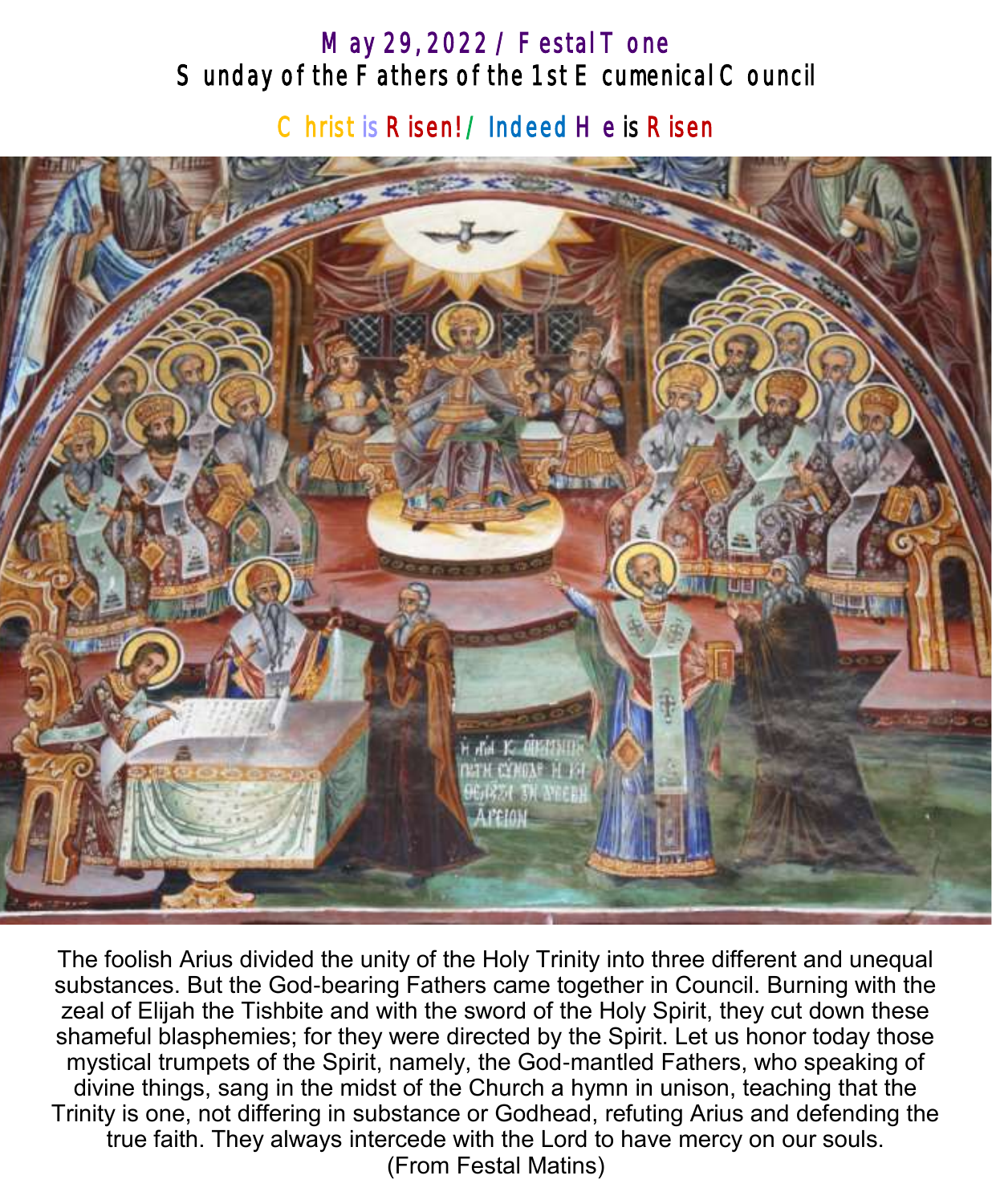**Holy Protection of Mary Byzantine Catholic Eparchy of Phoenix Most Reverend Thomas J Olmsted Apostolic Administrator** 

#### **Our Lady of Perpetual Help Byzantine Catholic Church 1837 Alvarado Dr. NE, Albuquerque, NM 87110 Parish office: (505) 256-1539 www.olphnm.org**

**Father Artur Bubnevych, Pastor Rectory (505) 268-2877 abbaolph@gmail.com** 

**Father Christopher Zugger pastor emeritus (505) 256-1787 Frchris.zugger@gmail.com www.frchriszugger.com** 

**Father Tyler Strand (516) 661-0883 tylerastrand@yahoo.co.uk**

Our Gifts to the Lord **Attendance: Saturday: 40 Sunday: 112** 

### May the Lord Bless your kindness and generosity to His House!

#### **ONLINE GIVING / ONLINE TITHING**

is available on our website: For those parishioners who can't attend in person or traveling or anyone who find this more convenient, we just set up a new way to tithe online using your credit card or debit card information. You can do a one-time donation or setup weekly donations!! You will receive a receipt and statement immediately after donating. The software takes a very small percentage of the donation, but its worth it for the ease of the system. You can donate using your computer / smartphone at: [ps://](https://www.olphnm.org/giving) [www.ol phnm.org/giving.](https://www.olphnm.org/giving) 

### **OFFICE HOURS:**

Monday—Friday 10:00 am—4:00 pm Thursday OFF

**THEOSIS:** 2nd & 4th Thursday Bible Study 6:45 pm / Zoom

### **Advisory Board**

Fr. Chris Zugger, Dan Riley, Rafael Plut, Jeff Brewer, Michael Grega, Alicia Wells

### **Finance Council**

Matthew Blain, Maria Alden

### **Confession (Mystery of Reconciliation**):

9:15—10:00 am on Sundays, before or after weekday Liturgies, or by appointment with Father

#### **Mysteries of Baptism/Chrismation/ Eucharist**:

Must be arranged three months in advance. (Pre-Jordan requirement)

## **Mystery of Crowning:**

Must be arranged six months in advance (Pre-Cana requirement)

**Sick and Shut-Ins:** It is the family's responsibility to notify the parish office when a parishioner is in the hospital or confined to home because of sickness or old age. Father will bring the confined person the Holy Mysteries on a regular basis. It is recommended that one receive the Anointing of the Sick before any major surgery. Please don't let the priest be last to know that someone is ill!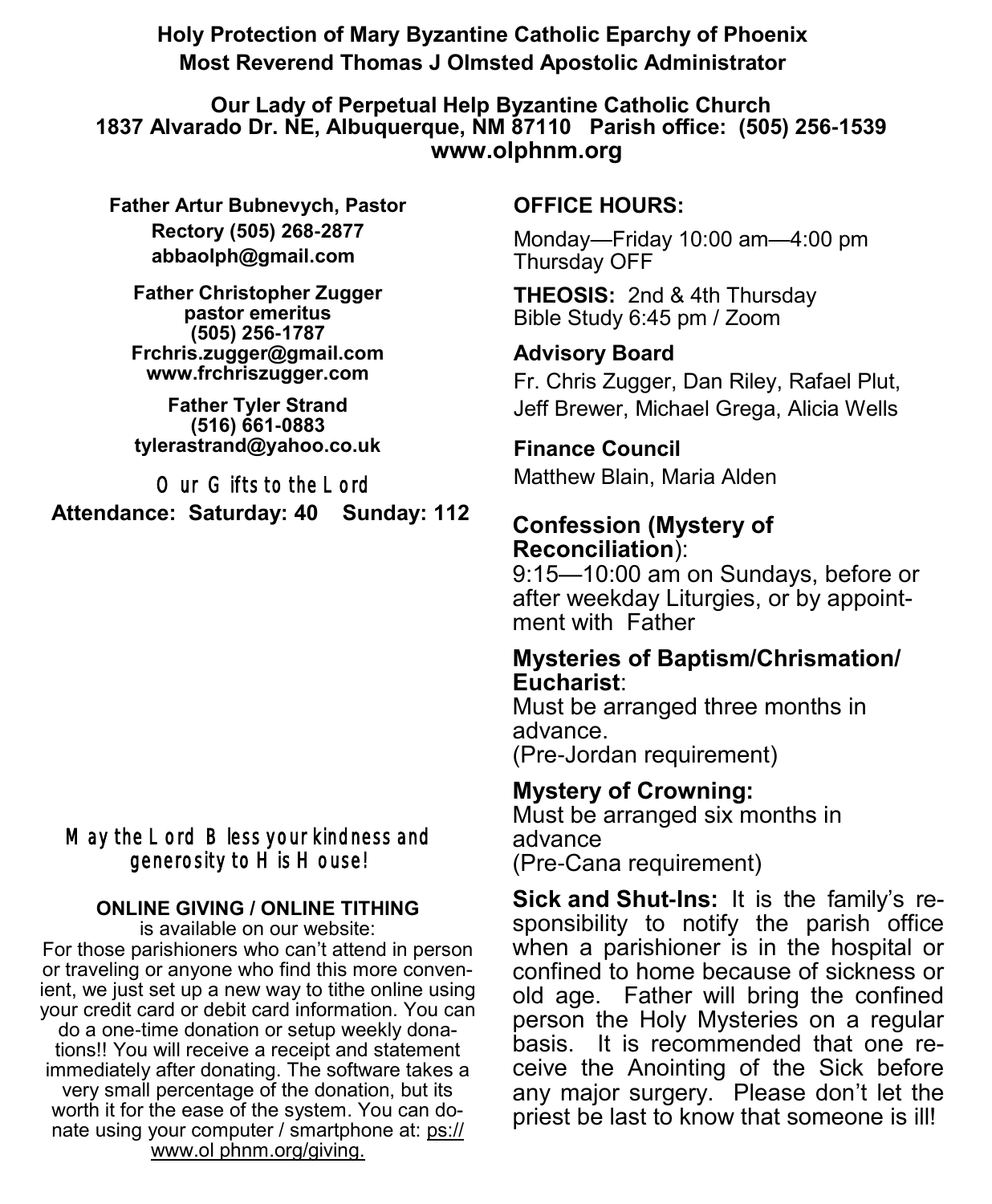### **Welcome to our Church! If you are looking for a spiritual home, contact Father Artur/Fr Chris or the office staff for more information. God bless you**!

Acts 20:16-18 & 28-36; John 17:1-13

| <b>YouTube Live</b> | 8:30 am Rosary; 9:00 am Matins, Confessions<br>10:00 am Divine Liturgy for Parish Family, Benefactors & Friends<br>Eternal Lamp: Holy Protection of the Mother of God over People of Ukraine               |
|---------------------|------------------------------------------------------------------------------------------------------------------------------------------------------------------------------------------------------------|
| May 30 Mon          | Post-Festive of Ascension / Isaac Venerable / Acts 21:8-14; Jn 14:27-15:7                                                                                                                                  |
|                     | 9:00 am Divine Liturgy / +Art Hading by Theres Lewak                                                                                                                                                       |
| May 31 Tue          | Post-Festive of Ascension / Hermas, Apostle; Hermeas, Martyr<br>Acts 21:26-32; Jn 16:2-13                                                                                                                  |
|                     | 9:00 am Divine Liturgy / + Colleen Cantor by Theresa Lewak<br>6:00 pm Advisory Board Meeting                                                                                                               |
| June 1 Wed          | <b>Post-Festive of Ascension / Justin and Others Martyrs</b><br>Acts 23:1-11; Jn 16:15-23                                                                                                                  |
|                     | 5:30 pm OLPH Devotions<br>6:00 pm Divine Liturgy / God's Blessing on Wells Family                                                                                                                          |
| June 2 Thu          | <b>Post-Festive of Ascension / Nicephor Patriarch</b><br>Acts 25:13-19; Jn 16:23-33                                                                                                                        |
| June 3 Fri          | Leave-taking of Ascension / Lucillian and Others Martyrs<br>Acts 27:1-44; Jn 17:18-26                                                                                                                      |
|                     | 9:00 am Prayer & witness in front of abortion clinic on San Mater/Lomas<br>6:00 pm Divine Liturgy / +Mary Sanchez by Debbie Sanchez                                                                        |
| June 4 Sat          | 5th ALL SOULS Saturday/ Metrophanes Patriarch / Acts 28:1-31; Jn 21:15-25                                                                                                                                  |
|                     | 9:00 am All Souls Divine Liturgy / Panichida                                                                                                                                                               |
| June 5 Sun          | Pentecost Sunday / Acts 2:1-11; Jn 7:37-52 & 8:12                                                                                                                                                          |
|                     | 4:00 pm Great Vespers YouTube LIVE<br>5:00 pm Divine Liturgy / God's Blessing on Barbara Svensson by Svenssons<br>Hebrew Scriptures for Sunday:<br>Numbers 11:16-17.24-29; Joel 2:23-32; Ezechiel 36:24-28 |
| <b>YouTube LIVE</b> | 8:30 am Rosary; 9:00 am Matins, Confessions<br>10:00 am Divine Liturgy for Parish Family, Benefactors and Friends                                                                                          |
|                     | Eternal Lamp: Barbara Svensson Birthday Blessings                                                                                                                                                          |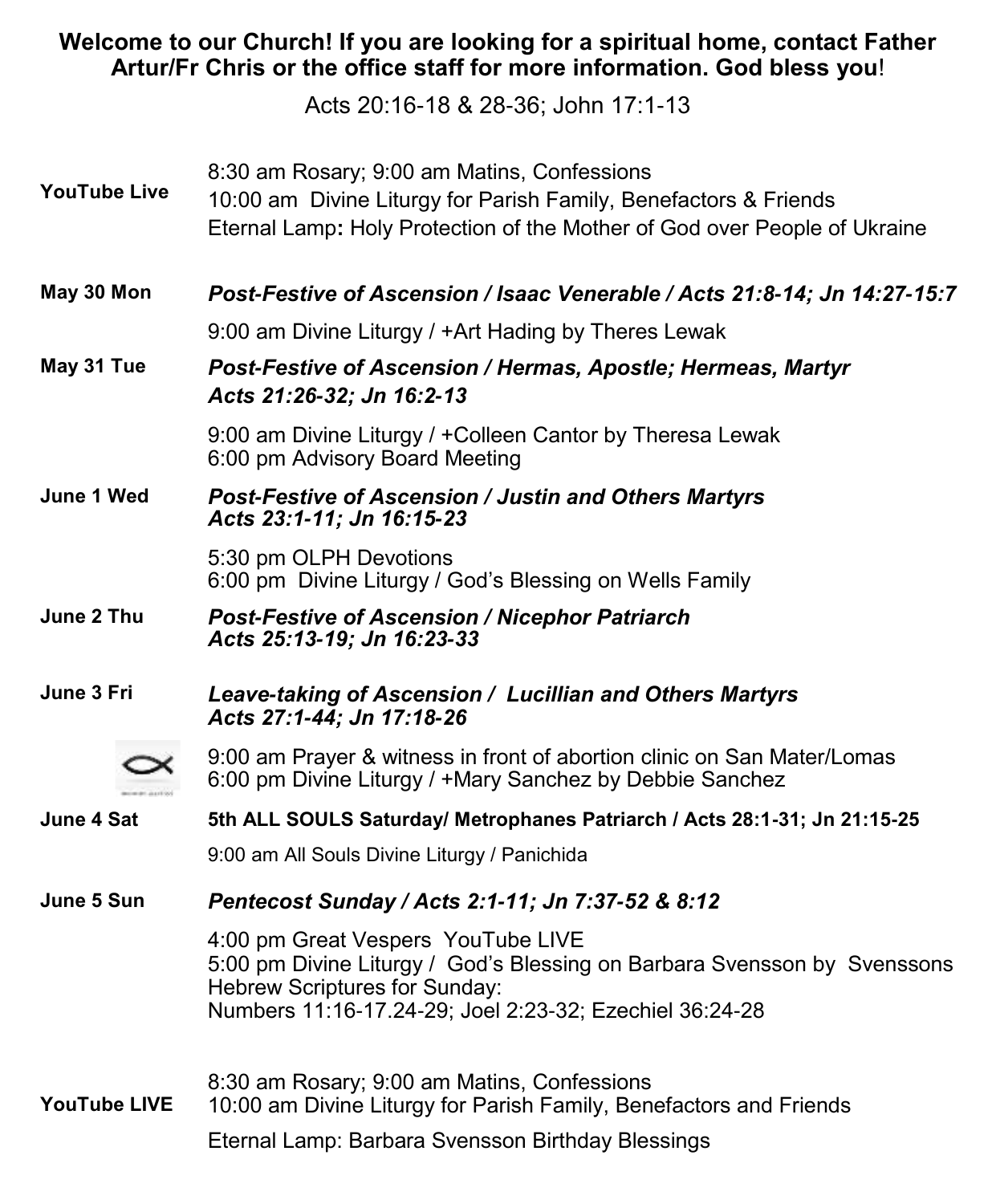### **Remember Those Who Request Our Prayers:**

Physician and Help of Those in sickness, Redeemer and Savior of the infirm; O Master and Lord of all, grant healing to your servants. Be clement, show mercy to those who have sinned much, and deliver them, O Christ, from their Iniquities, that they may glo-

Sharif Rabadi Jenny Ford Priscilla Hughes Marilyn Fore Sven & Barbara Svensson Laurie Bienz Brent Dodson-Sands Lara Davis

Fr Chris Zugger Marcie Dark Fr Chris Andrews

Buster Miscusi Barbara De Lap Irene Bradley Soriah Chavez Abraham Haddad Marianne Gerace Lori Medina Michael Baron Gabriel Preisler Todd Bailey Jessica Pieniadz Rhonda Glasscock Amber Roybal Stephen Plante

Paola Terlaza Ruth Sousa Linda Granci Vicki Frank **Christopher** Barlow Tracy McTernan Scott Fafrak Jordan Smith Janet Worthington Patti Klinkovsky Matt Williamson James Epstein Katy Ford

#### **Intentions of the Rosary:**

1st Decade: Help for persecuted Catholics, especially in communist and Islamic states

2nd Decade: Spiritual and physical growth of our parish and the Byzantine Catholic Church

3rd Decade: Increase in vocations to priesthood, diaconate, and consecrated life to serve the Byzantine Catholic Church 4th Decade: Repose of the souls who have no one praying for them

5th Decade: Healing of the sick in body, mind and soul

### **Holy Father's Intentions for May /** *For faith-filled young people*

We pray for all young people, called to live life to the fullest; may they see in Mary's life the way to listen, the depth of discernment, the courage that faith generates, and the dedication to service.



Vocation Icon Today: Carol Donlin Next Sunday: Herring Family

"Keep them through your Name which you have given me, so that they may be one, even as we are one." Jesus prayed that we would share in the unity of the lifecreating Trinity. The Church needs men and women who are called to live this prayer out in a religious vocation. He may be calling you to become a monk, a nun, or to ordained ministry. To learn more, contact the Vocations Office at 206-329-9219 or email: [vocations@ephx.org](mailto:vocations@ephx.org%20)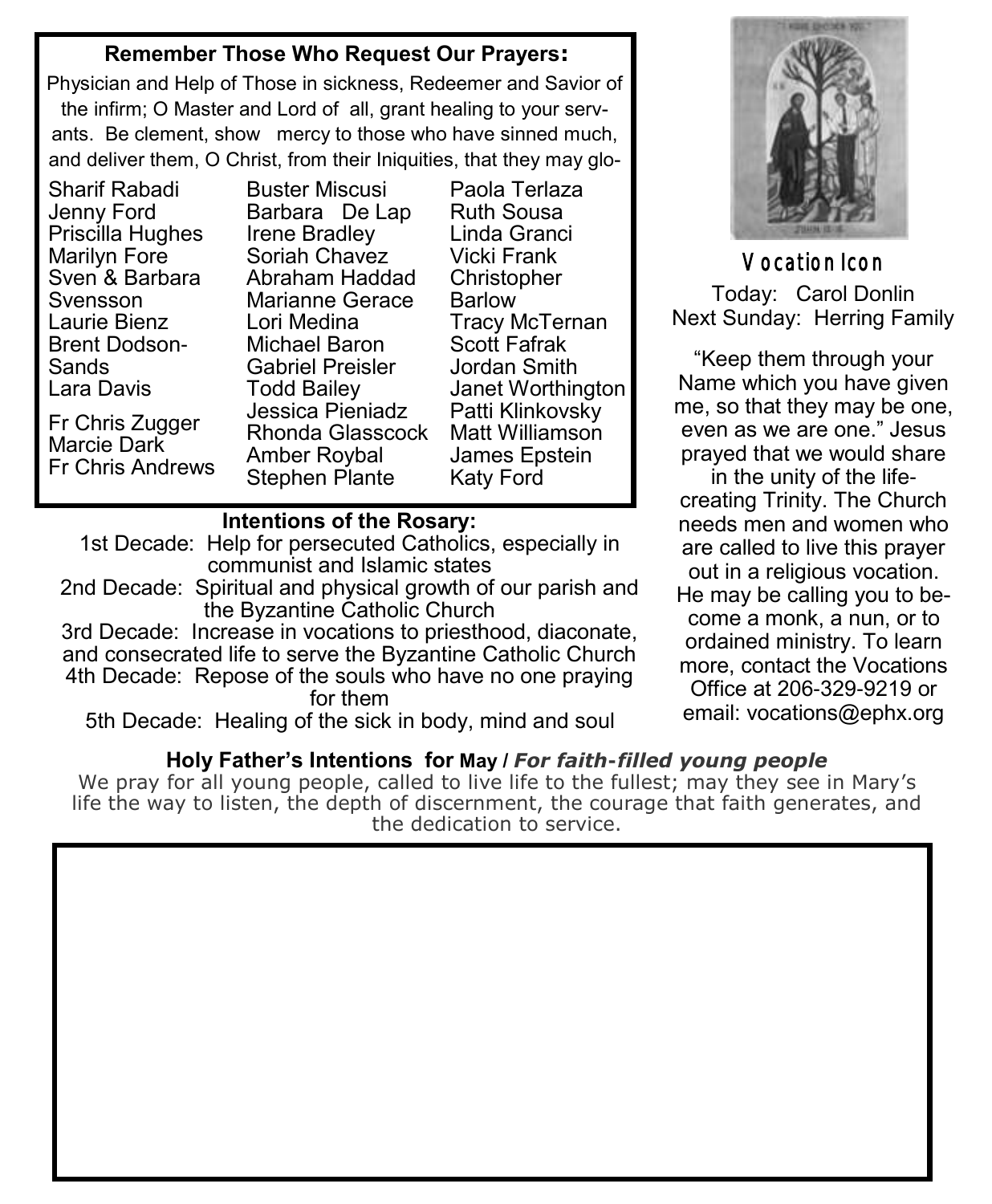#### **June 5 2022**

Cantor: Evie Jilek Reader: Brook Jilek Altar Server: Michael Grega Trojca: Eva Riley & Quintin Fedorowich Counters: Michael Wells & Mary Roseman

**Propers for 6/5/2022 Pentecost Sunday Antiphons&Entrance Hymn -**203-5 **Troparion -** 204 *v. Glory...*  **Kontakion -** 205 *v. Now & Ever...* **Theotokion**- 406 **Instead of 'Holy God' -** 32 **Prokeimenon & Alleluia -** 206 **Instead of 'It Is Truly Proper' -** 206 **Our Father**- 74 **Communion Hymn -** 208

#### **OLPH Prayer Warriors**

Sunday (Zoom). Send your prayer requests to Patricia at pocb@unm.edu THE PRAYER WARRIORS IS OPEN TO EVERYONE--WOMEN, MEN, & CHILDREN (children who have their parents' permission)! Please join us!!

#### **Barbara's Hall Report**

Thanks to Jenny Ford for donating fresh eggs to make French Toast Casseroles that the Domstead Family assembled. Montano Family brought fruit & the Sernas had cake for Thea's birthday! And many wonderful volunteers washed dishes and cleaned up! Thanks to all who help!

#### THE BYZANTINE CATHOLIC EPARCHY OF PHOENIX subscribes to the *Charter for the Protection of Children and Young People*

adopted by the United States Catholic Conference of Bishops. The Eparchy, within all its parishes, institutions and programs, is committed to assuring a safe environment in ministry for its children and young people that conforms to the Charter requirements. For information regarding the Eparchial Safe Environment Program, please contact:

**Dcn. Michael Hanafin** Safe Environment Program Coordinator Cell: (480) 307-5182 Email: dcnhanafin@ephx.org **Sbdcn. Paul F. Kilroy** Asst. Safe Environment Program Coordinator Office: (602) 861-9778 / Cell: (702) 498-5972 Email: [sbdcnkilroy@ephx.org](mailto:sbdcnkilroy@ephx.org) **Dr. Caroline Bonham** Victim Assistance Coordinator - Cell: (505) 314-3943 Email: [victimassistanceofphoenix@gmail.com](mailto:victimassistanceofphoenix@gmail.com)

**We rejoice with Jon and Lo Hebert on birth of their third child, baby boy Jude Ray Hebert** Saturday afternoon May  $14^{\text{th}}$ . Grant O Lord to the new born Jude Ray and Hebert Family peace, health and happiness for many and blessed years!!!!



**EPARCHIAL APPEAL —Bishop's Appeal 2022**: Collected to date: \$10,185.00. Participation: registered OLPH Families 60; paid pledges by 26 family (46.18%) Thank you to: **Lara Davis, Mary Alice Cooper, Ann Rajala, Haddad Lilian, Tom & Cathy Sullivan, DeLap Family and Serna Family**. Our parish goal this year is \$22,054.74. If we reach our goal, our parish will receive a 10% rebate which is \$2,205.00! **Kindly give what you can to help our Eparchy and our Church. Thank you!** We are requested to send our pledges directly to the Bishop's office in Phoenix, AZ, and our checks made to Holy Protection of Mary Byzantine Eparchy.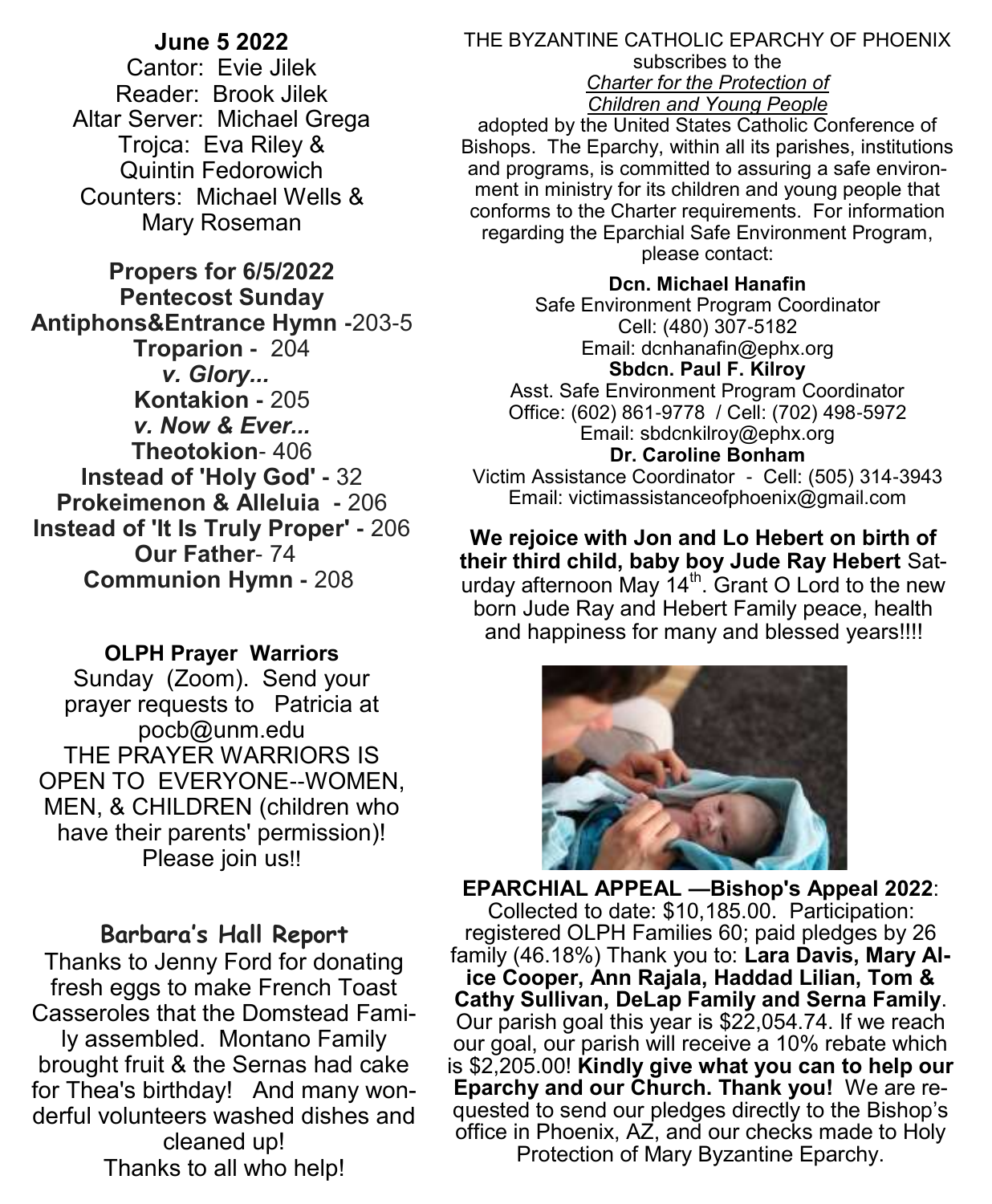# **Let us pray to the Lord for those departed in FAITH: the 5th ALL SOULS SATURDAY**

The 5<sup>th</sup> and last Saturday is celebrated on the last day of the Season of Pentecostarion (50-days), so that our departed loved ones are in some way associated with the Resurrection of Christ, the cause and first fruit of the resurrection of all flesh and the coming GIFT of the Holy Spirit the source of eternal blessedness, because "all souls are enlivened through the Holy Spirit".

The most basic and saving truths about the All Souls Saturdays:

1. The world does not end in whatever we see and count, but also extends in the space of the spirit, which also exists, coexists together with us. In this place the souls of our departed beloved are encamped.

2. The Church is a continuous intercommunion between those of its members that are still struggling on earth and those that have already slept in the Lord. We are communion of Saints: Church militant, suffering and triumphant.

3. In the midst of the struggle of daily life we must remember the natural end of every effort, which is rest in the Lord, since there is nothing more certain than death and nothing more uncertain than the hour of death.

The readings for this Saturday have a sense of conclusion about them - they mark an end. We read the last chapter (ch.28) of the Acts of the Apostles: Paul, after his shipwreck at Malta, reaches Rome to be judged by Caesar and, while waiting, preaches Jesus Christ 'with all confidence, no man forbidding him'. These are the last words in the Book of Acts.

Also, the last chapter of the gospel according to St John (ch. 21) is read. We are invited to ponder on Jesus' last words, as they are reported by John. Jesus, risen from the dead, and standing on the shore of the lake, says to Peter, who is curious about John's destiny: `What is that to you? You follow me'.

These last words are the same as the first words Jesus once addressed to Simon and Andrew, on the shore of the same lake: `Follow me' . Between this first invitation and the final command, a lot has happened.

Now Simon knows what he did not know at the beginning: what has taken place at Jerusalem during the last few weeks has shown him the full implication of `following the Lord'.

Peter had been made to face a death that he did not choose. He had confronted his powerlessness to determine his own fate. He had been taken *where you do not want to go*. Despite the suffering, Jesus' invitation had been clear: *Follow me*. Peter had done so in a quite literal way – as had other disciples scattered around the Empire. Peter's love had grown over time from friendship-love to total, unconditional and self-sacrificing love. He could, at last, honestly answer Jesus' question: *Do you love me? [verses 15,16]* with a whole-hearted affirmative.

*The final task of human and Christian maturity is to arrive at a place of interior serenity – to find release from the restless desires learnt from others, which give rise, in their turn, to constant and instinctive comparison, envy, competitiveness, rivalry, struggle and even veiled or overt violence.*

*Peter's question: "What about him?" seems to have been an instance of that human tendency to comparison and rivalry. Jesus' response to Peter was an invitation to move beyond "looking over the shoulder" at the other, and to keep focused simply on following Jesus: "Follow me".*

Jesus does not respond directly to Peter's statement. Rather, He quietly, simply tells Peter: "Feed my sheep." Jesus also tells Peter that he will be led in a new path, one that is unfamiliar to him. In the future, Peter will not be leading, rather, he will be led. And he will be led to a place where he will not want to go.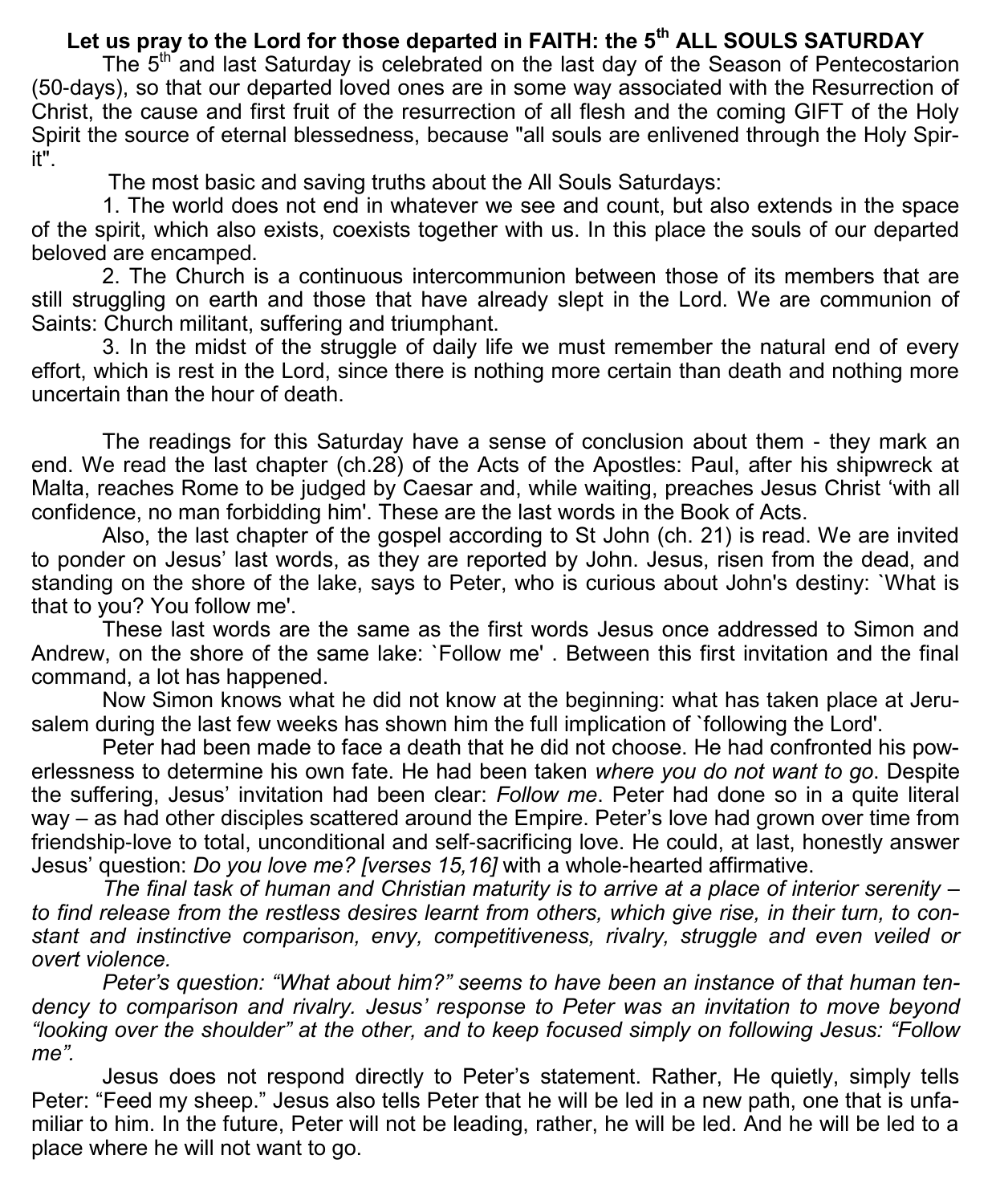#### **Sunday of the Fathers of the First Ecumenical Council**

This is the first Sunday after the Feast of the Ascension. The services of Vespers, Matins, and the Divine Liturgy include hymns of both the Ascension and in commemoration of the Father. The First Ecumenical Council was held in 325 AD at Nicaea, outside of Constantinople. It was summoned by Emperor Constantine the Great to settle the Arian heresy, which denies the full divinity of Jesus Christ. The heresy was tearing through the Church, and proved popular with bishops but not among the laity. This Council wrote the famous Nicene Creed, recited at every Divine Liturgy, which gloriously affirms the divinity and humanity of Jesus, and so our salvation through His Passion, Death and Resurrection.

The Fathers of the Council defined the relationship between the Father and the Son as "of one substance." It also affirmed the Trinity—the Father, Son, and Holy Spirit were listed as three co-equal and co-eternal Persons. A priest named Arius presented his argument that Jesus Christ was not an eternal being, that He was created at a certain point in time by the Father. The Bishops at Nicea voted to make the full deity of Christ the accepted position of the church. They upheld the doctrine of Christ's true divinity, rejecting Arius's heresy. The council did not invent this doctrine. Rather, it only recognized what the Bible already taught. The New Testament teaches that Jesus the Messiah should be worshipped, which is to say He is co-equal with God. The New Testament forbids the worship of angels (Colossians 2:18; Revelation 22:8, 9) but commands worship of Jesus. The apostle Paul tells us that "in Christ all the fullness of the Deity lives in bodily form" (Colossians 2:9; 1:19). Paul declares Jesus as Lord and the One to whom a person must pray for salvation (Romans 10:9-13; cf. Joel 2:32). "Jesus is God overall" (Romans 9:5) and our God and Savior (Titus 2:13). Faith in Jesus' deity is basic to Paul's theology. John's Gospel declares Jesus to be the divine, eternal Logos, the agent of creation and source of life and light (John 1:1-5,9); "the Way, the Truth, and the Life" (John 14:6); our advocate with the Father (1 John 2:1-2); the Sovereign (Revelation 1:5); and the Son of God from the beginning to the end (Revelation 22:13). The author of Hebrews reveals the deity of Jesus through His perfection as the most high priest (Hebrews 1; Hebrews 7:1-3). The divinehuman Savior is the Christian's object of faith, hope, and love. The Council of Nicea affirmed the apostles' teaching of who Christ is —the one true God and the Second Person of the Trinity, with the Father and the Holy Spirit.

The Council also issued decrees on the consecration of bishops, regulations for bishops and diocesan clergy, forbidding clerics from loaning money at interest, establishment of rules for catechumens, condemnation of other heresies, forbidding kneeling from Easter until Pentecost, and confirmed the importance of Alexandria in Egypt and Jerusalem in Palestine. This is the first known occasion of a papal ambassador, who came to represent Pope St Sylvester I. The Vatican diplomatic corps is the oldest one in the world. All ecumenical councils need the confirmation of Rome which is why the East stopped holding councils after the split of 1054.

Icons depicting the Council usually show Constantine wearing a crown, surrounded by bishops. Jesus is enthroned in the middle or above the assembly. Arius is shown defeated at the base of the icon, cowering before the majesty of Christ. He is usually shown wearing a turban, a later reference to Islam, which denies Jesus' divinity to this day. An unfortunate element in this council was that it was summoned by the state, and the emperor actually participated in debates. This led to an Eastern view allowing for a king or emperor having the ability to interfere in church life. Even in Muslim Turkey today, the president interferes in the life of the Armenian and Greek Churches. For Catholics, the Church must be independent of the State, and the internal life of the Church is for her alone to rule on. Otherwise, secular power will try to force the Church to support its goals. We see how this could be disastrous with the rapid rise of leftist secularism in western countries.